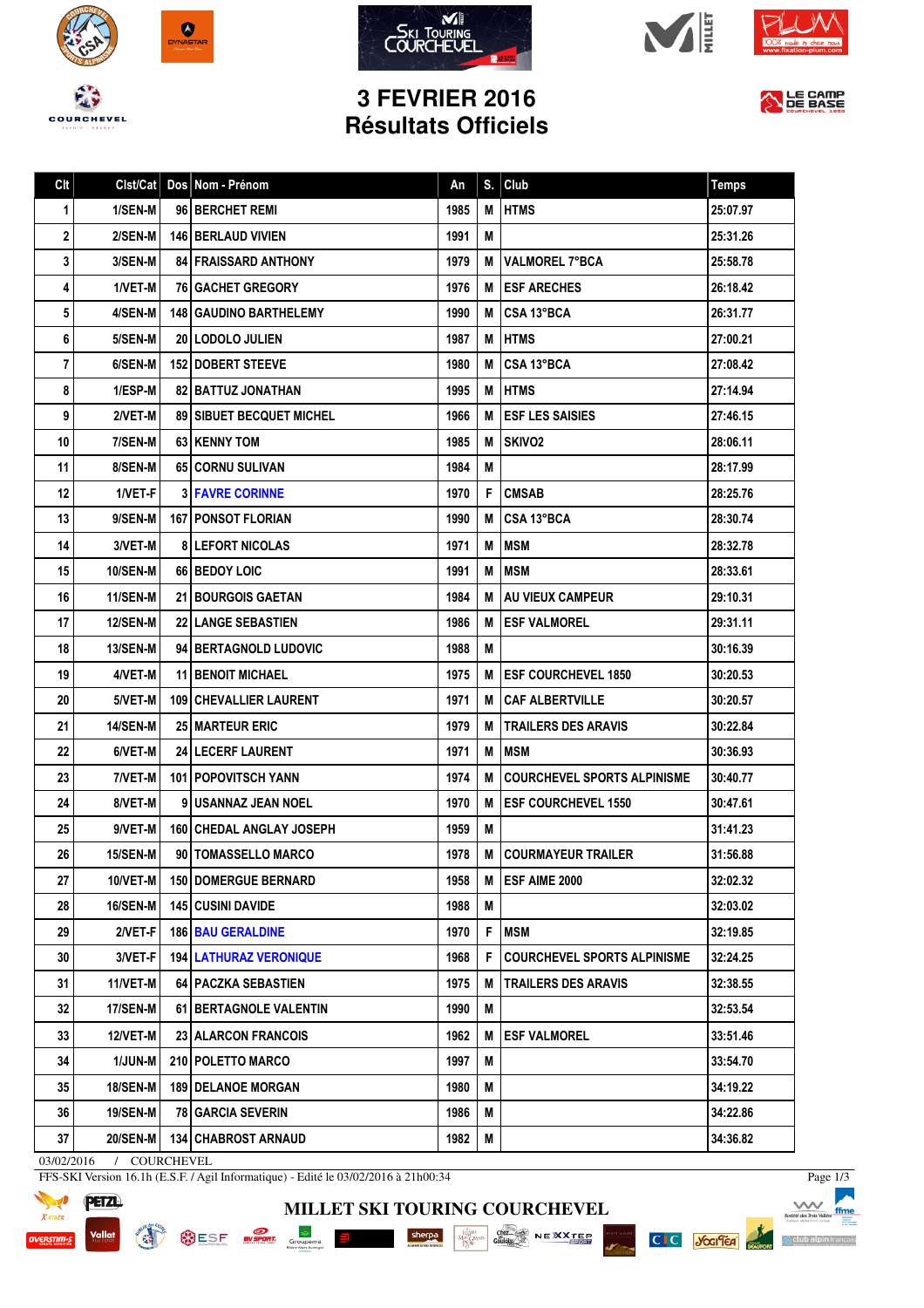| Clt | Clst/Cat        | Dos Nom - Prénom                   | An   | S. | Club                               | <b>Temps</b> |
|-----|-----------------|------------------------------------|------|----|------------------------------------|--------------|
| 38  | 1/SEN-F         | <b>124 DESJARDINS SOPHIE</b>       | 1989 | F  | <b>CAF CHAMBERY</b>                | 34:51.33     |
| 39  | <b>21/SEN-M</b> | <b>181 BAL BAPTISTE</b>            | 1979 | M  |                                    | 35:00.22     |
| 40  | <b>22/SEN-M</b> | <b>162 PERRET HERVE</b>            | 1978 | M  | <b>ESF COURCHEVEL 1850</b>         | 35:04.80     |
| 41  | 4/VET-F         | <b>155 CHENAL CLAUDE</b>           | 1967 | F  | <b>IHTMS</b>                       | 35:17.03     |
| 42  | 1/CAD-M         | <b>136 CHEVALLIER MATHIS</b>       | 1999 | M  | <b>CAF ALBERTVILLE</b>             | 35:21.66     |
| 43  | 13/VET-M        | <b>188 GIRARD GREGORY</b>          | 1975 | M  |                                    | 35:35.61     |
| 44  | 14/VET-M        | <b>137 HOUHOU SAMUEL</b>           | 1961 | M  | <b>ESF BELLE PLAGNE</b>            | 36:31.70     |
| 45  | <b>23/SEN-M</b> | <b>156 GUNTZ JEREMY</b>            | 1983 | М  | <b>ESF COURCHEVEL 1550</b>         | 36:34.37     |
| 46  | <b>24/SEN-M</b> | <b>187 I THEVENIOT PETER</b>       | 1987 | M  | <b>IMSM</b>                        | 37:05.23     |
| 47  | 5/VET-F         | <b>139 POMMAT STEPHANIE</b>        | 1976 | F  | <b>COURCHEVEL SPORTS ALPINISME</b> | 37:34.20     |
| 48  | 15/VET-M        | <b>198   SULLICE JEAN-MARC</b>     | 1964 | M  |                                    | 37:38.85     |
| 49  | 2/SEN-F         | <b>226 POULET LAURENCE</b>         | 1977 | F  | <b>COURCHEVEL SPORTS ALPINISME</b> | 38:02.45     |
| 50  | 6/VET-F         | <b>138 BARTNICKI MIREILLE</b>      | 1970 | F  | <b>CAF ALBERTVILLE</b>             | 38:08.58     |
| 51  | 16/VET-M        | 166 CUYALA JEAN MATHIEU            | 1967 | M  |                                    | 38:38.90     |
| 52  | 7/VET-F         | <b>121   GACHET MAUROZ PASCALE</b> | 1958 | F  | <b>ESF COURCHEVEL 1550</b>         | 38:43.49     |
| 53  | 17/VET-M        | <b>157 IMETGE DENIS</b>            | 1968 | M  | <b>ESF COURCHEVEL 1850</b>         | 38:50.79     |
| 54  | 2/ESP-M         | <b>250 VAN HOOREBEKE CHARLES</b>   | 1993 | M  |                                    | 40:58.69     |
| 55  | 25/SEN-M        | 106 BLATON ALEXIS                  | 1980 | M  |                                    | 41:06.36     |
| 56  | 18/VET-M        | <b>185   MONTMAYEUR RAPHAEL</b>    | 1975 | M  |                                    | 41:10.20     |
| 57  | 1/SVET-M        | <b>254 JANNI ROBERT</b>            | 1953 | M  | <b>ESF COURCHEVEL 1550</b>         | 41:10.37     |
| 58  | 19/VET-M        | <b>218 PACHOUD DENIS</b>           | 1959 | М  | <b>CAF CHAMBERY</b>                | 41:42.20     |
| 59  | <b>26/SEN-M</b> | 239 ROCHET JEAN-STEPHANE           | 1989 | M  |                                    | 42:40.73     |
| 60  | 20/VET-M        | <b>284 ROBINSON ANDREW</b>         | 1966 | M  |                                    | 43:32.38     |
| 61  | <b>27/SEN-M</b> | <b>281 I SHARP MATTHEW</b>         | 1988 | M  | <b>ESF COURCHEVEL 1550</b>         | 45:58.02     |
| 62  | <b>28/SEN-M</b> | <b>283 RAMSEY RICHARD</b>          | 1983 | M  |                                    | 45:58.51     |
| 63  | 3/SEN-F         | 234 CROSS EMILY                    | 1979 | F  |                                    | 46:27.05     |
| 64  | 21/VET-M        | 242 DAVID FRANCK                   | 1961 | Μ  |                                    | 49:16.67     |
| 65  | <b>29/SEN-M</b> | <b>256 BERTIN NICOLAS</b>          | 1978 | М  |                                    | 50:22.82     |
| 66  | 1/SVET-F        | <b>260 FACHE MARTINE</b>           | 1953 | F  |                                    | 50:41.79     |
| 67  | 30/SEN-M        | 264 LABLANCHE ALEXANDRE            | 1988 | M  | <b>ESF COURCHEVEL 1550</b>         | 51:24.28     |
| 68  | 31/SEN-M        | <b>215 MARSAN ROMAIN</b>           | 1980 | M  |                                    | 52:35.66     |
| 69  | <b>32/SEN-M</b> | <b>278 VAN HULLE GILLES</b>        | 1992 | M  |                                    | 52:46.51     |
| 70  | <b>22/VET-M</b> | <b>223 PUISSECUR ERIC</b>          | 1961 | М  |                                    | 52:55.17     |
| 71  | 33/SEN-M        | 296 LIPPENS LLOYD                  | 1992 | М  |                                    | 53:15.12     |
| 72  | <b>23/VET-M</b> | 245 POIRIER GILLES                 | 1973 | M  |                                    | 54:05.30     |
| 73  | 1/ESP-F         | 208 BRAUM ALEXANDRA                | 1994 | F  |                                    | 55:50.70     |
| 74  | 2/ESP-F         | <b>285   KLUYSKENS AMELIE</b>      | 1994 | F  |                                    | 56:17.02     |
| 75  | 4/SEN-F         | 293 ROSS ELLIE                     | 1986 | F  |                                    | 56:57.28     |
| 76  | 3/ESP-F         | 295 JACQUIN PAULINE                | 1994 | F  | <b>IESF COURCHEVEL 1550</b>        | 59:15.89     |
| 77  | 4/ESP-F         | <b>265 HANNECART CLEMENCE</b>      | 1993 | F  |                                    | 59:57.90     |
| 78  | 8/VET-F         | <b>251 EATON MELITTINE</b>         | 1962 | F  |                                    | 1h05:47.11   |
| 79  | 9/VET-F         | 272 LANGEARD NATHALIE              | 1969 | F  |                                    | 1h06:23.00   |

03/02/2016 / COURCHEVEL

FFS-SKI Version 16.1h (E.S.F. / Agil Informatique) - Edité le 03/02/2016 à 21h00:35

Page 2/3